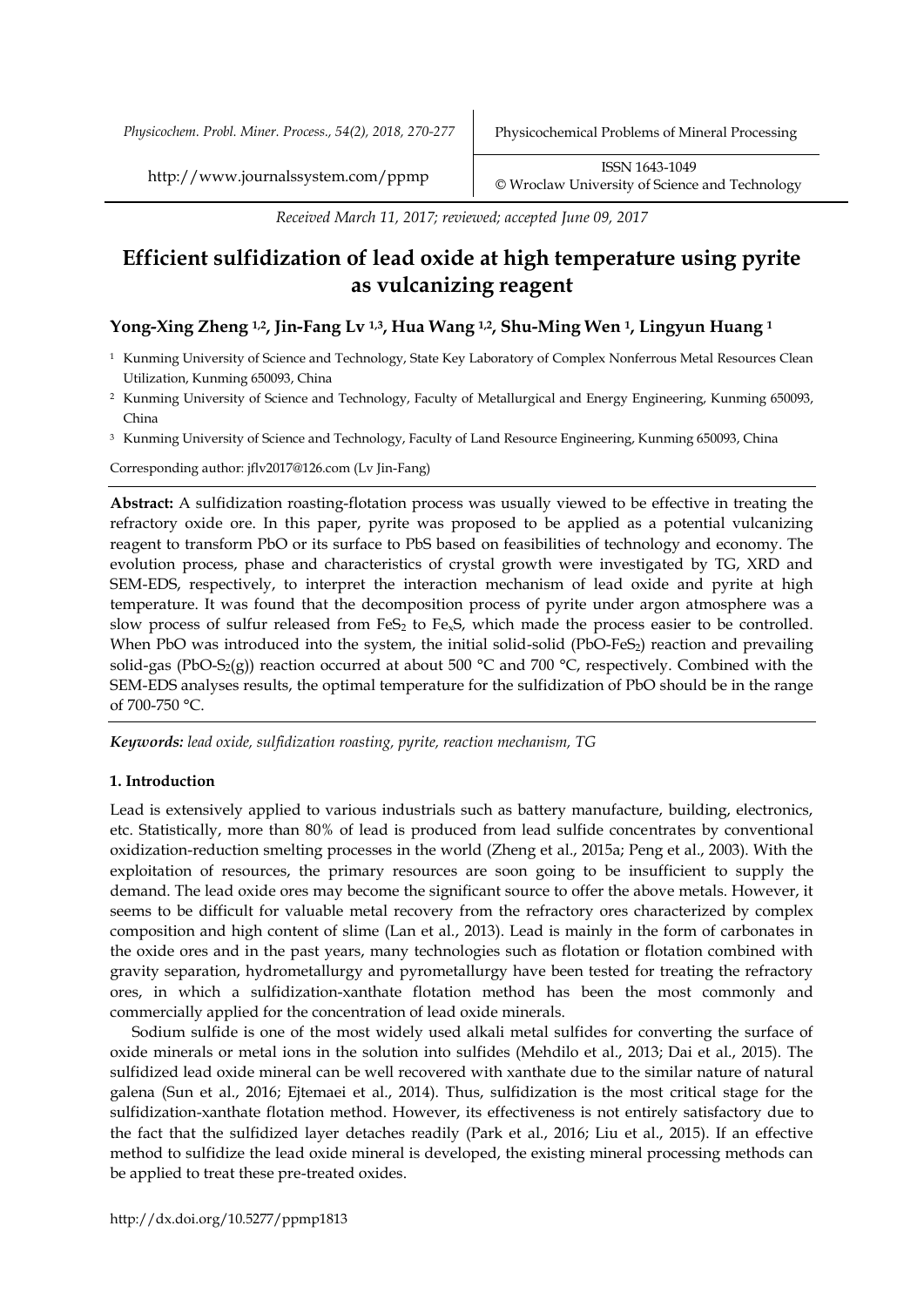Recently, the transformation of oxides or their surfaces to sulfides has received considerable attentions. A mechanical-chemical process was reported to treat the lead oxide by grinding with sulfur and iron powders at a room temperature (Tan et al., 2015; Yuan et al., 2012), but the flotation concentrate always gave a poor recovery due to the artificial sulfides characterized by fine crystallization. Hydrothermal sulfidization was also suggested to treat the lead oxide, but it seemed to be difficult in practice due to the slow transformation process (Li et al., 2012; Liang et al., 2012). Generally, higher temperature is favorable for improving the reaction rate (Zheng et al., 2014; Han et al., 2016a; Zheng et al., 2016; Lv et al., 2017), and therefore the roasting process was proposed. Li et al. (2010) investigated the sulfidization roasting of a low grade lead-zinc oxide ore with elemental sulfur and the sulfidization extent of Pb could reach 98%. Under this condition, a lead recovery of 79.5% was obtained after flotation. However, the process needed to be performed in an airtight device due to the easier volatilization nature of elemental sulfur. In order to improve the roasting process, Zheng et al. (2015b) adopted a method of temperature gradient for transforming lead carbonate into lead sulfide and a lead sulfidization extent of 96.50% was obtained. Nevertheless, the roasting process was rather difficult to be controlled.

Compared with the elemental sulfur, pyrite seems to be potential in practical operation attributed to a low cost and the slow release of sulfur from the crystal lattice, which made the process easier to be controlled. Previous studies mainly focused on the synthesis (Xiao et al., 2016; Golsheikh et al., 2013) and thermal decomposition (Li et al., 2015) of pyrite, but there was little work reported about transformation of PbO or its surface to PbS with pyrite at high temperature. In this paper, the evolution process, phase and characteristics of crystal growth were investigated by thermogravimetry (TG), XRD and SEM-EDS, respectively, to interpret the reaction mechanism. The goal was to reveal the interaction between PbO and pyrite at high temperature and make the sulfidization roasting process feasible technologically and economically.

#### **2. Materials and methods**

#### **2.1 Materials**

XRD pattern of PbO is shown in Fig. 1, which reveals the sample with a high purity. The PbO sample was prepared by decomposing basic lead carbonate ( $(PbCO<sub>3</sub>)<sub>2</sub> Pb(OH)<sub>2</sub>$ ) with an analytical grade at 600 °C. Pyrite containing 47% Fe and 47.9% S was used as a vulcanizing reagent and its XRD pattern is presented in Fig. 2, which also indicates the sample with a high purity. Argon (Ar) was used as a protective gas with a purity of 99.999%.



Fig. 1. XRD pattern of synthesized PbO Fig. 2. XRD pattern of pyrite

### **2.2 TG tests**

Roasting of lead oxide with pyrite was conducted using a thermalanalyser (NETZSCH5, STA 449 F3) equipped with a computer, where some parameters such as initial and final temperature, gas flow rate, sample mass and heating rate could be exactly preset. Firstly, the pyrite and lead oxide was respectively weighted using an electronic balance with an accuracy of  $1 \times 10^{-4}$  g, and then were mixed, placed on a pan of Al2O3, and suspended on the holder. A vertical electric furnace tube was moved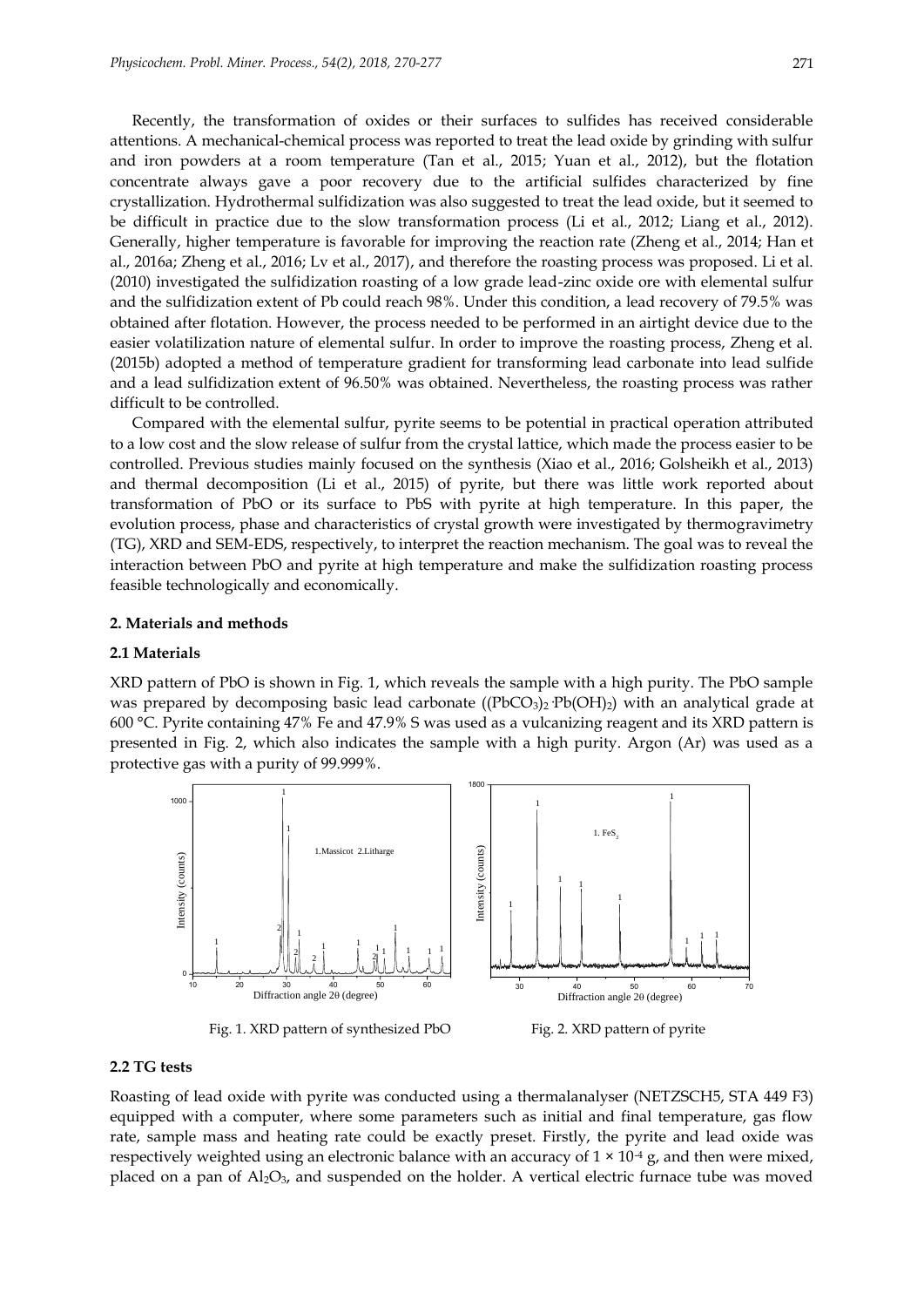downward, and a vacuum of 99% was generated. With the flow of argon from the bottom of the furnace at a rate of 100 cm3/min, the vacuum was slowly released to zero. The non-isothermal tests were carried out within 900 °C at a heating rate of 10-20 K/min. In the isothermal tests, sample was heated at a heating rate of 30 K/min to a desired temperature, and then reacted for 120 min. The reactions during the roasting may be described as (Hu et al., 2006):

$$
\text{FeS}_2 = \text{FeS} + 1/2\text{S}_2(g) \tag{1}
$$

$$
2/3PbO + FeS_2 = 2/3PbS + FeS + 1/3SO_2(g)
$$
 (2)

From Eqs. (1) and (2), it can be known that 1 mole of elemental sulfur will be lost when 1 mole of FeS<sub>2</sub> was heated (Eq. (1)). Only  $1/3$  mole of sulfur in the form of SO<sub>2</sub> will be lost when the PbO was added into the system. Therefore, the amount of pyrite (*M*=30.0 mg) was fixed, while the amount of PbO was varied to investigate the interaction between PbO and  $FeS<sub>2</sub>$  in the non-isothermal process.

#### **2.3 XRD and SEM-EDS analyses**

The samples obtained from the isothermal tests were examined on a Germany Bruker-axs D8 Advance X-ray powder diffractometer (XRD) with Cu Ka radiation ( $\lambda$  = 1.5406 Å). The operation voltage and current were kept at 40 kV and 40 mA, respectively. Surface morphological analyses of the products obtained were detected by SEM. The SEM (JEOL.LTD, JSM-6360LV) was working at 20 kV electron accelerating voltage. [Semiquantitative](app:ds:semiquantitative) information analyses were also performed using an X-ray energy dispersive spectrometer (EDAX.LTD, EDX-GENESIS 60S) coupled with the SEM.

#### **3. Results and discussion**

#### **3.1 Non-isothermal thermogravimetric tests**

As mentioned before, the decomposition of pyrite and sulfidization of PbO simultaneously occurred during the whole reaction. Therefore, it was necessary to firstly investigate the thermal decomposition behavior of pyrite, as shown in Fig. 3. From Fig. 3(a), it can be seen that the sample mass slightly decreased when temperature increased from 480 to 550 °C. This may be accounted by the oxidization reaction between pyrite and oxygen adsorbed (Eq. (5)) (Li et al., 2005):

$$
3FeS_2 + 8O_2(g) = Fe_3O_4 + 6SO_2(g)
$$
 (5)

The sample mass was slightly fluctuated as temperature increased from 550 °C to 580 °C, which revealed that the oxygen adsorbed had already been consumed at about 550 °C. Mass loss continued and their maximum rates appeared at about 680 °C when the temperature increased to 700 °C. This could be explained as (Hu et al., 2006; Lv et al., 2015):

$$
FeS_2(s) = FeS_x(s) + (1 - 0.5x)S_2(g),
$$
\n(6)

$$
Fe_3O_4 + 5/2S_2(g) = 3FeS + 2SO_2(g)
$$
 (7)

With further increasing temperature, the sample mass slightly decreased, indicating that the decomposition of pyrrhotine (FeS<sub>x</sub>) continuously occurred (Hu et al., 2006):

$$
FeS_x(s) = FeS(s) + 0.5(x - 1)S_2(g).
$$
 (8)

These results indicated that the decomposition process of pyrite under argon atmosphere was a slow process of sulfur released.

In addition, the DTG curves, as presented in Fig. 3(b), show that the mass loss rate increased with increasing heating rate and the rate extremum appeared at 680 °C. It was known that faster or slower decomposition of pyrite would not be favorable for the sulfidization of PbO. So the intermediate value (15 K/min) of heating rate was selected and the subsequent non-isothermal thermogravimetric tests were carried out at this condition.

Fig. 4 shows the TG curves with respect to temperature and different molar ratio of  $FeS<sub>2</sub>$  to PbO. It can be seen that the sample mass was slightly fluctuated and then began to decrease until the temperature increased to about 500 °C. This could be explained as follow:

$$
9/2FeS_2 + 8PbO = 8PbS + 3/2Fe_3O_4 + SO_2(g) \quad \Delta G_T^{\theta} = -495.4 \text{kJ}, T = 298 \text{K}. \tag{9}
$$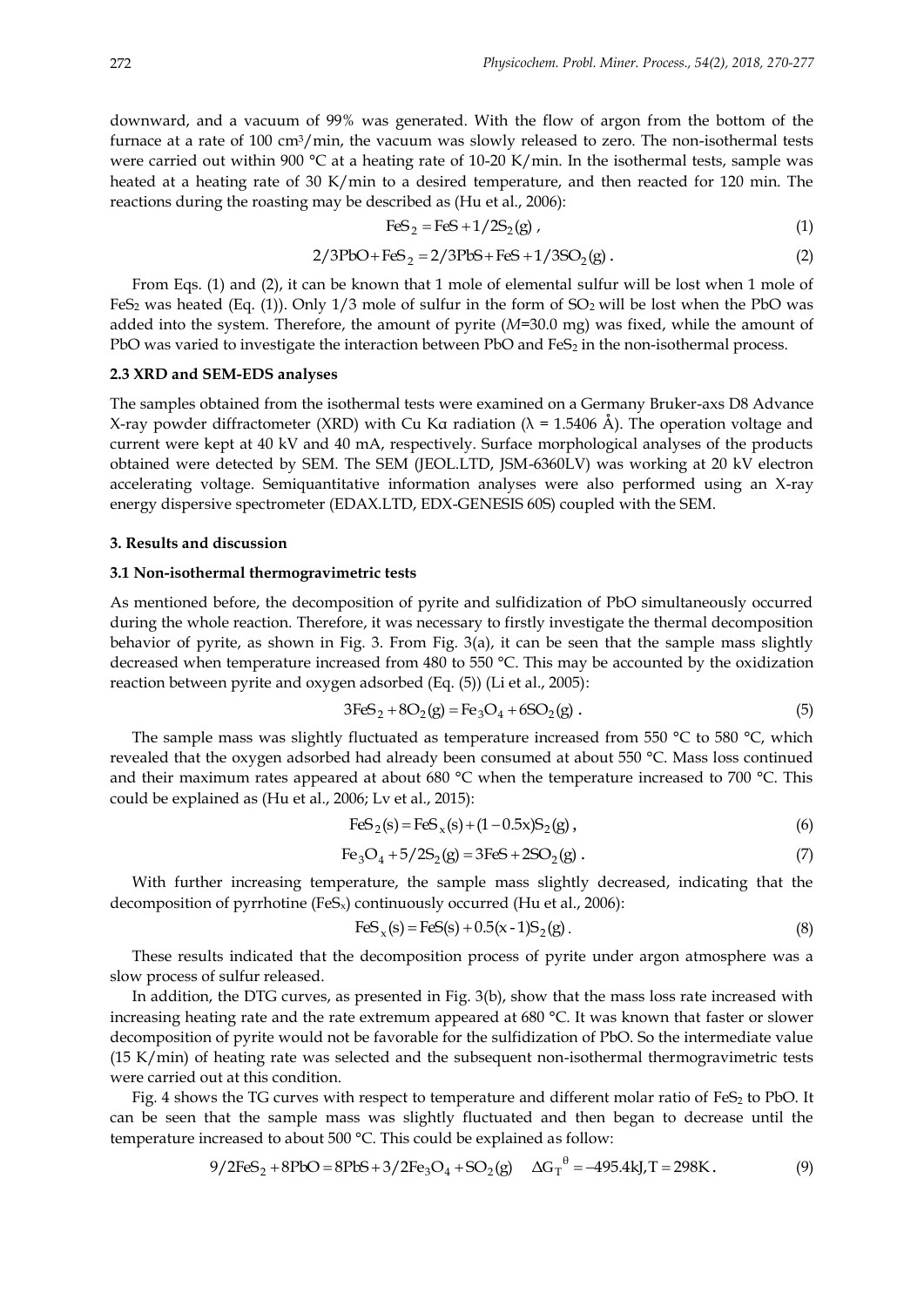

Fig. 3. TG and DTG curves of pyrite at different heating rate

Mass loss continued when temperature increased to 700  $^{\circ}$ C, which could be explained by the decomposition of pyrite (Eq. (7)). In addition, it was found that remaining percentage of the sample increased with increasing the amount of PbO, confirming that the solid-gas reaction indeed occurred as follow (Zheng et al., 2015b):

$$
2PbO(s) + 3/2S_2(g) = 2PbS(s) + SO_2(g) .
$$
\n(10)

Surprisingly, mass loss of the sample still continued when the temperature increased above 700 °C, especially for the sample containing significant amounts of PbO  $(n_{\text{Fe2}}:n_{\text{Pb0}}=1~1.5)$ . This could be attributed to the further decomposition of pyrrhotine (FeS<sub>x</sub>) (Eq.  $(8)$ ) and the interaction between PbO and PbS generated:

$$
2PbO(s) + PbS = 3Pb(l) + SO2(g)
$$
 (11)

The latter was dominant for the mass loss especially when temperature increased to 800 °C (Zheng et al. 2015c). Therefore, the preferable temperature for the sulfidization of PbO was determined to be about 700 °C.



Fig. 4. TG curves of samples with respect to temperature and different molar ratio of FeS<sub>2</sub> to PbO

## **3.2 Isothermal TG tests and analyses of phase and morphology**

In order to further confirm the above deduction, isothermal TG tests and analyses of phase and surface morphology were carried out, and the results are shown in Figs. 5-7. From Fig. 5, it can be seen that the mass loss sharply decreased in the time range of 10-25 min. Combined with the TG curves in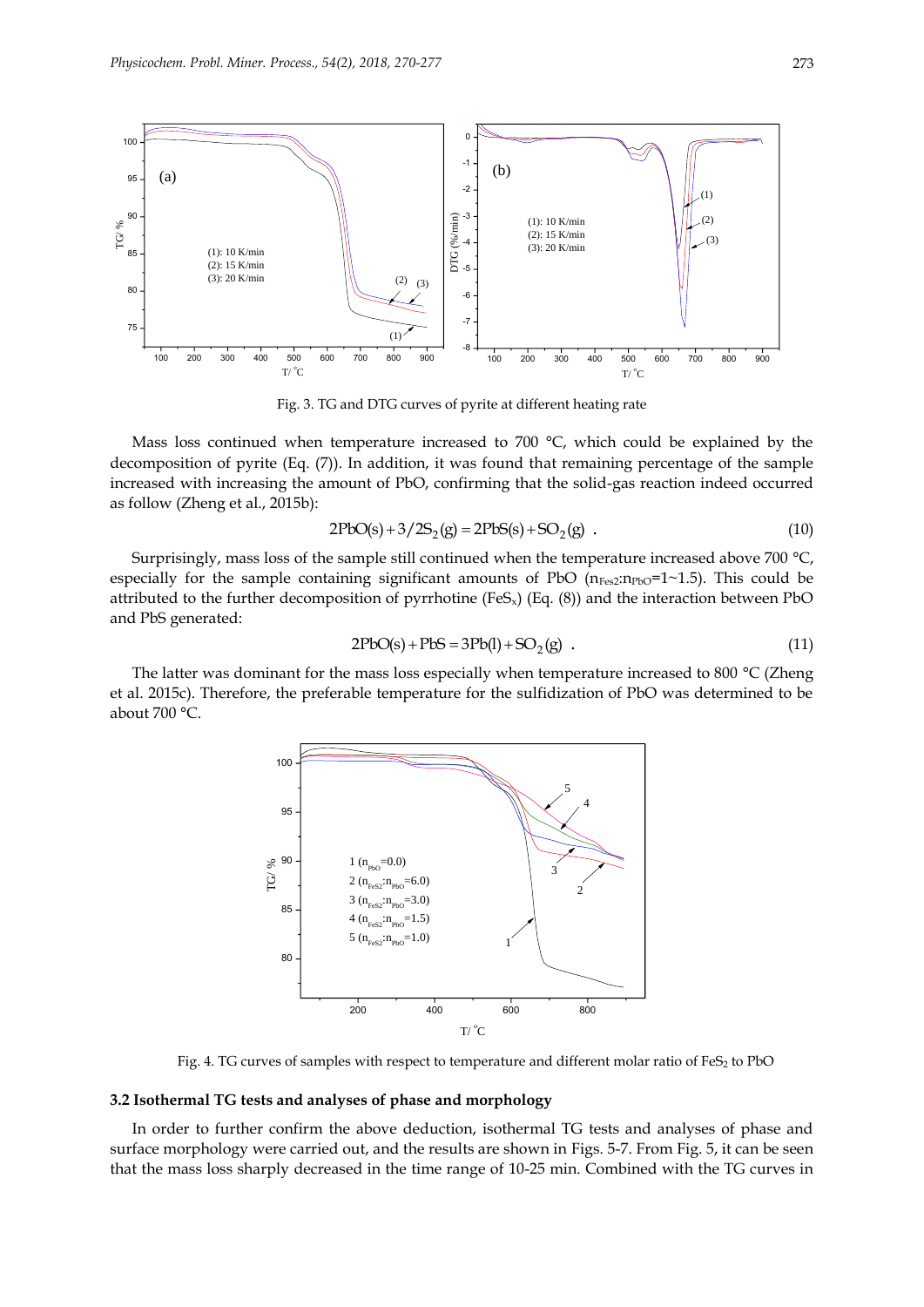Fig. 4, it can be known that the mass loss was mainly attributed to the solid-gas reaction (Eq. (10)) and decomposition of pyrite (Eq. (6)). In addition, it can be seen that the remaining percentage of the sample decreased with the increase in temperature, which was ascribed to the fact that the higher the temperature was, the faster the decomposition of pyrite would be.

Fig. 6 shows the XRD patterns of the roasted products and it can be seen that there were obvious peaks of PbS, weak peaks of Fe<sub>x</sub>S, Fe<sub>2.964</sub>O<sub>4</sub> and PbO at 550  $^{\circ}$ C, indicating that the reactions involving Eqs. (9) and (10) occurred. The peak of PbO disappeared when the temperature increased to 650 °C. With further increasing temperature, there was no obvious change for the peaks. All of these results were consistent with the non-isothermal and isothermal thermogravimetric tests.



Fig. 5. TG curves of the sample with respect to time and temperature  $(n_{Fes2}:n_{PbO}=1:1)$ 



Fig.6. XRD patterns of roasted products at different temperature

Fig. 7 presents the BSE images and EDS spectrums of the obtained samples at different temperature. It can be observed that significant amounts of PbS were formed at 550 °C., however the generated ones occurred as irregular particles at an average size of 1 μm. The obtained PbS particles existed as aggregation when the temperature increased to 650 °C. With further increasing temperature, the generated ones occurred as regular crystals with shapes of tetrahedron and octahedron at an average size of 10 μm, which would be favorable for the following flotation (Han et al., 2016b, 2017a; 2017b). These results indicated that temperature played a key role in controlling the growth of PbS crystal. Therefore, the optimal temperature for the sulfidization of PbO should be in the range of 700-750 °C.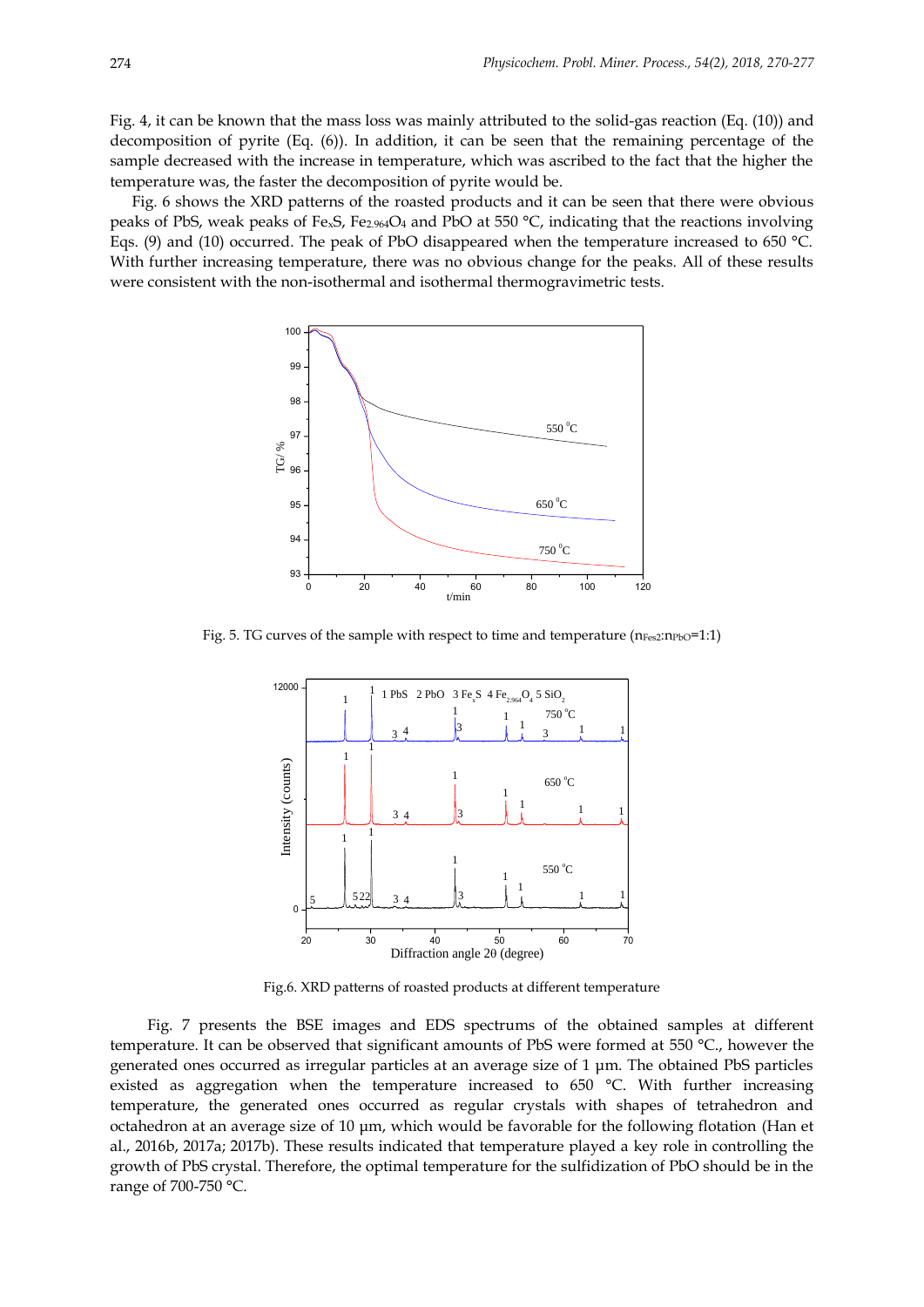

Fig. 7. BSE images and EDS spectrums of roasted products at different temperatures

# **4. Conclusions**

Pyrite was proposed to be used as a potential vulcanizing agent to transform PbO or its surface to PbS and the reaction mechanism was investigated. It was found that the decomposition process of pyrite under argon atmosphere was a slow process of sulfur released from  $FeS<sub>2</sub>$  to  $Fe<sub>x</sub>S$ . When the PbO was introduced into the system, the initial solid-solid (PbO-FeS<sub>2</sub>) reaction and prevailing solid-gas (PbO-S<sub>2</sub>(g)) reaction occurred at about 500 °C and 700 °C, respectively. The generated PbS occurred as regular crystals at an average size of 10 μm at 750 °C., which would be favorable for following flotation. In practice, only small amount of pyrite was added to transform the surface of PbO into PbS, which could be well recovered by a conventional flotation process. These findings could provide a theoretical support for improving the sulfidization roasting process of lead oxide ore and other nonferrous metal oxides materials.

## **Acknowledgements**

The authors would like to acknowledge the National Natural Science Foundation of China (No. 51604131), the Yunnan Province Applied Basic Research Project (2017FB084), the Yunnan Province Collaborative Innovation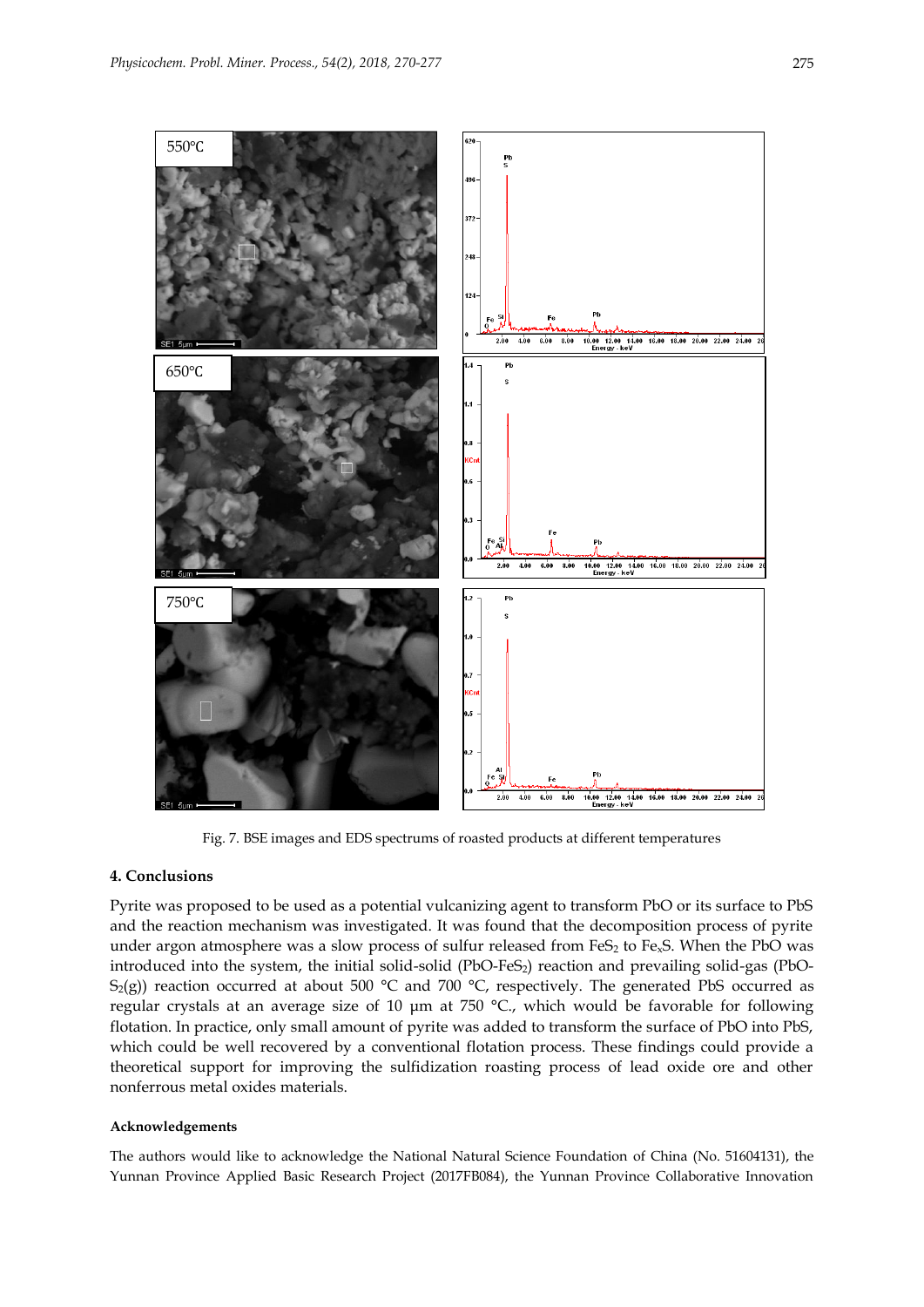Center Fund of Complex Nonferrous Metal Resources Comprehensive Utilization (KKPT201663011), the Talent & Training Program of Yunnan Province (No. KKSY201563041) and the Testing and Analyzing Funds of Kunming University of Science and Technology (No. 2016T20150055, No. 2016P2013101003 and No. 2017T20090159) for financial support.

#### **References**

- DAI J., YANG X., HAMON M., KONG L., 2015. *Particle size controlled synthesis of CdS nanoparticles on a microfluidic chip*. Chemical Engineering Journal, 280(5), 385-390.
- EJTEMAEI M., GHARABAGHI M., IRANNAJAD M., 2014. *A review of zinc oxide mineral beneficiation using flotation method*. Advances in Colloid and Interface Science, 206(2), 68-78.
- GOLSHEIKH A M., HUANG N M., LIM H N., CHIA C H., HARRISON I., MUHAMAD M R., 2013. *One-pot hydrothermal synthesis and characterization of FeS<sup>2</sup> (pyrite)/graphene nanocomposite*. Journal of Chemical engineering, 218(3), 276-284.
- HAN J W., LIU W., WANG D W., JIAO F., QIN W Q., 2016a. *Selective sulfidation of lead smelter salg with sulfur*. Metallurgical and Materials Transactions B, 47(1), 344-354.
- HAN J W., LIU W., WANG D W., JIAO F., ZHANG T F., QIN W Q., 2016b. *Selective Sulfidation of Lead Smelter Slag with Pyrite and Flotation Behavior of Synthetic ZnS*. Metallurgical and Materials Transactions B, 47, 2400-2410.
- HAN J W., LIU W., ZHANG T F., XUE K., LI W H., JIAO F., QIN W Q., 2017a. *Mechanism study on the sulfidation of ZnO with sulfur and iron oxide at high temperature*. Scientific Reports 7, 42536.
- HAN J W., LIU W., QIN W Q., ZHANG T F., CHANG Z Y., XUE K., 2017b. *Effects of sodium salts on the sulfidation of lead smelting slag*. Minerals Engineering, 108, 1-11.
- HU G., DAM-JOHANSEN-DAM., WEDEL S., HANSEN J P., 2006. *Decomposition and oxidation of pyrite*. Progress in Energy and Combustion Science, 32(2), 295-314.
- LAN Z Y., LI D., LIU Q., TONG X., 2013. *Study on Flotation of Lead-zinc Oxide Ore from Yunnan*. Environmental Protection and Resources Exploitation, 1(3), 2317-2322.
- LIU W., WEI D Z., MI J., SHEN Y., CUI B., HAN C., 2015. *Immobilization of Cu(II) and Zn(II) in simulated polluted soil using sulfurizing agent*. Chemical Engineering Journal, 277(2), 312-317.
- LI C X., WEI C., SONG Y., DENG Z G., LIAO J Q., XU H S., LI M T., LI X B., 2012. *Hydrothermal sulfidation of white lead with elemental sulfur*. Advanve in chemical engineering, 624-630.
- LIANG Y J., CHAI L Y., LIU H., MIN X B., MAHMOOD Q., ZHANG H J., KE Y., 2012. *Hydrothermal sulfidation of zinc-containing neutralization sludge for zinc recovery and stabilization*. Mineral Engineering, 25(5), 14-19.
- LI H Y., ZHANG S H., 2005. *Detection of mineralogical changes in pyrite using measurements of temperaturedependence susceptibilities*. Journal of geophys, 48(5), 1384-1391.
- LI Y., WANG J K., WEI C., LIU C X., JIANG J B., WANG F., 2010. *Sulfidation roasting of low grade leadzinc oxide ore with elemental sulfur*. Mineral Engineering, 23, 563-566.
- LV W., YU D., WU J., ZHANG L., XU M., 2015. *The chemical role of CO<sup>2</sup> in pyrite thermal decomposition*. Proceedings of the Combustion Institute, 35 (2), 3637-3644.
- LV J F., ZHANG H P., TONG X., FAN C L., YANG W T., ZHENG Y X., 2017. *Innovative methodology for recovering titanium and chromium from a raw ilmenite concentrate by magnetic separation after modifying magnetic properties*. Journal of Hazardous Materials, 325, 251-260.
- MEHDILO M., IRANNAJAD M., ZAREI H., 2013. *Flotation of zinc ore using cationic and cationic-anionic mixed collectors*. Physicochemical Problems of Mineral Processing, 49 (2), 145-156.
- PARK J., PARK S., CHOI J., KIM G., TONG M P., KIM H., 2016. *Influence of excess sulfide ions on the malachite-bubble interaction in the presence of thiol-collector*. Separation and purification technology, 168(2), 1-7.
- PENG R Q., REN H J., ZHANG X., 2003. *Metallurgy of lead and zinc*. Beijing: Science Press.
- SUN W., SUN C., LIU R Q., CAO X F., TAO H B., 2016. *Electrochemical behavior of galena and jamesonite flotation in high alkaline pulp*. Transactions of Nonferrous Metals Society of China, 26(1), 551-556.